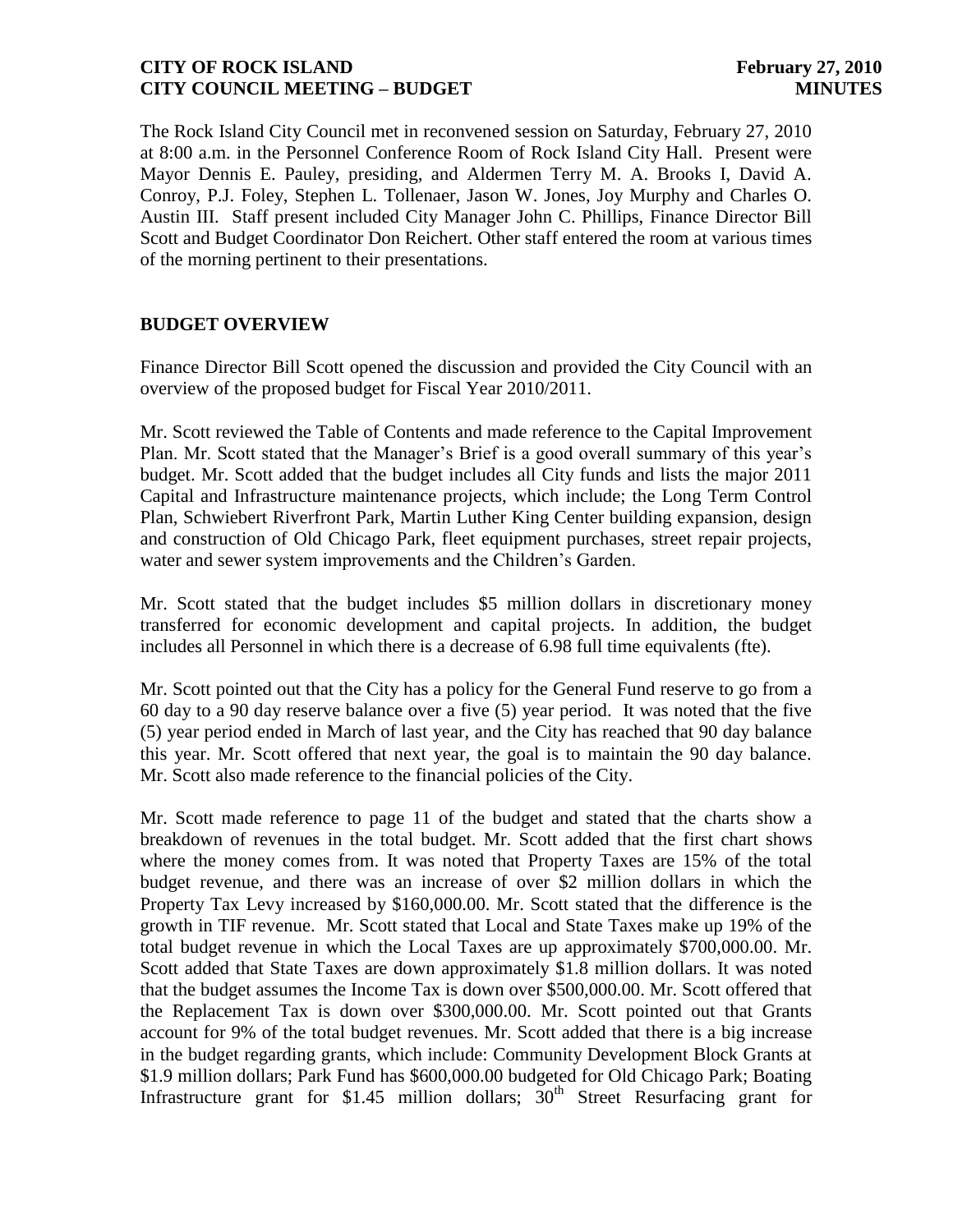\$877,027.00; Turkey Hollow Road Resurfacing grant for \$877,000.00; Rock Island Parkway Resurfacing grant for \$500,000,00; Scenic Byways grant for \$750,000.00 and the Neighborhood Stabilization grant for \$1,181, 970.00. Mr. Scott noted that Charges for Services is 20% of the total budget in which the rate increases include water, wastewater and stormwater. Mr. Scott referenced investments and bonds.

Mr. Scott then discussed page 12 of the budget on where the money is being spent. Mr. Scott offered that 32% of the total budget is in Personnel; costs are up 1%. Mr. Scott offered that salaries, wages, overtime and professional development are down and pensions are up by \$977,000.00. Mr. Scott stated that Services are 20% of the total budget and Capital is 22% of the budget; it is up significantly.

Council discussed various items in the budget overview in regards to revenues, expenditures, transfers of funds related to major projects, General Fund contingencies and projections related to next year's budget.

Mr. Scott stated that a Public Hearing on the budget is scheduled for March 8, 2010 with the adoption of the budget on March 22, 2010. It was noted that the Public Hearing and adoption of the budget could be done at the same meeting.

After Mr. Scott finished the overview of the 2010/2011 Budget, each scheduled department presented their budget to Council.

# **MARTIN LUTHER KING CENTER**

Martin Luther King Center Director Jerry Jones stated to Council that the King Center will see overall expenses increase 2% for Fiscal Year 2011. The majority of the increase will be due to the construction, expansion and renovation of the Martin Luther King Center. Personnel costs will increase by 21% as the Full Time Equivalents increase by 2.83 by removing employees from employment services and placing them on City payroll services. Mr. Jones offered that this will also account for the 53% decrease in Services. It was noted that Supply costs are expected to increase 17% due to recreational needs and food for programs. It was noted that the Other category is likely to increase by 26% due to facility rental services and other services related to enhancing current programs.

Mr. Jones indicated that the Martin Luther King Center has been able to maintain services by utilizing other programs that have come into existence, some of which include Partners in Job Training and College Work Study programs. It was noted that the King Center will continue to maintain longtime partnerships that help with services. Various partnerships include; The Girl and Boy Scouts of America, the American Red Cross of the Quad Cities, Big Brother/Big Sisters and Rock Island/Milan School District 41.

Mr. Jones stated that the King Center is looking forward to the expansion. Mr. Jones offered that the capital campaign is going very well. Mr. Jones indicated that the goal for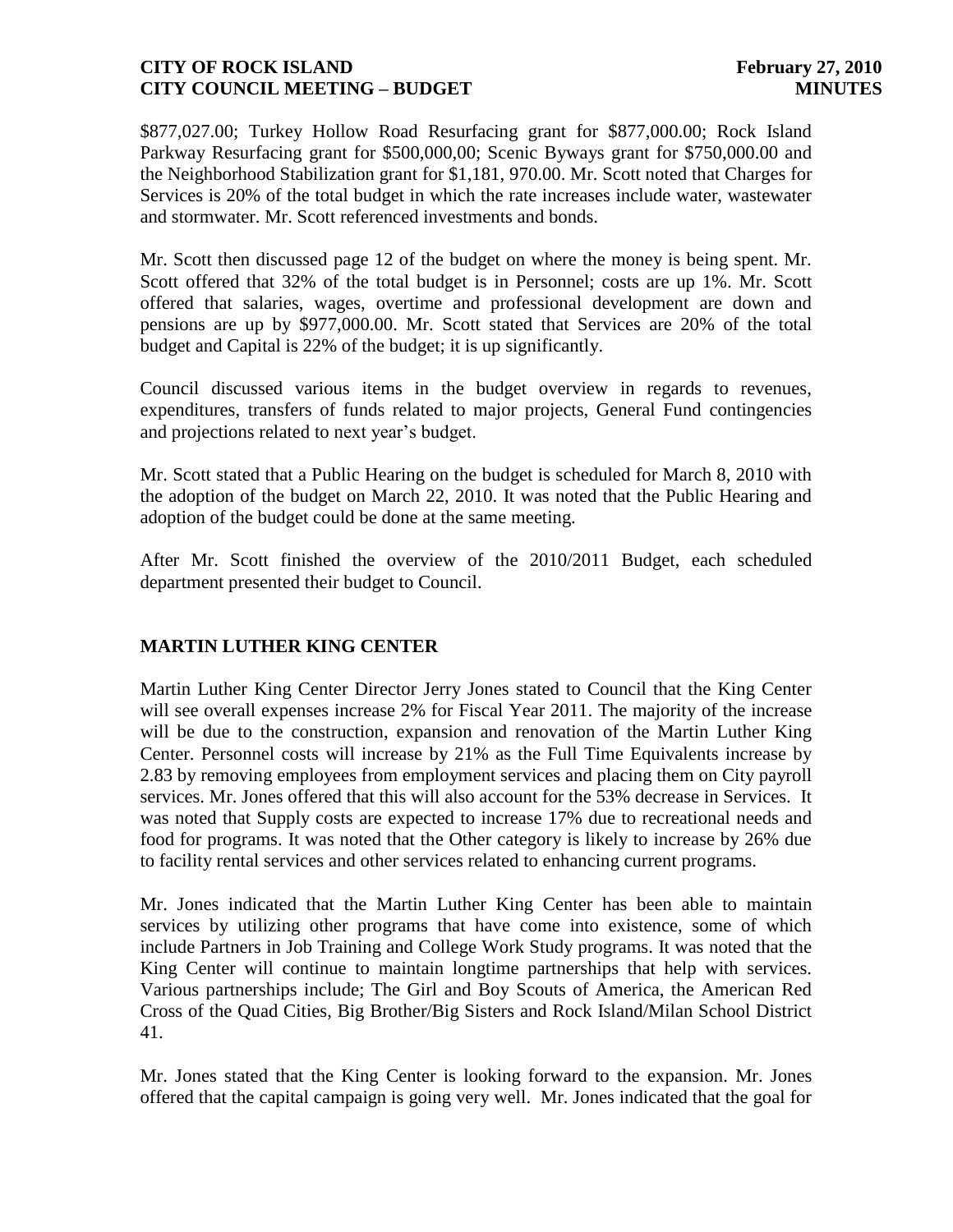the campaign is \$1.2 million dollars in which a total goal is set for \$3.5 million dollars. It was noted that currently, the amount is \$900,000.00. Mr. Jones pointed out that once the \$1.2 million dollar mark has been reached, it will go public, which is likely to be expected in March or April of this year. Mr. Jones offered that there are challenges with the private campaign. It was noted that the King Center will monitor state funding as it has decreased by 30% last year and there are potential cuts looming in the state's next fiscal year.

Council discussed the expansion and renovation of the King Center and other funding sources as it relates to issues regarding time tables for the expansion in relation to conflicting with youth programs and community programming in general.

# **POLICE**

Police Chief John Wright along with Deputy Chief Scott Harris and Lt. Jeff VenHuizen addressed the Council and presented the Fiscal Year 2010/2011 Police Budget. Chief Wright stated that the reorganization has been very important to the Police Department. The major changes included; establishing an appointed Deputy Chief position; increasing the number of Lieutenants, assigning a Detective to the A.T.F. Task Force and increasing the number of officers assigned to the Narcotics Unit. Chief Wright indicated that these changes have improved inter-department communications, enhanced career development opportunities and enhanced enforcement activities.

Chief Wright indicated that Part I Crime is down again for the month of January and Violent Crime is up by 4, but that is only about 1%.

Chief Wright indicated that the overall budget is approximately \$12,321,949.00. This is a 5% increase in the General Fund. Chief Wright pointed out that the Staffing level remains the same with 112 employees in which there are 83 sworn officers. However, the hiring of two (2) civilian positions, an Office Assistant II in the Juvenile Division and a Customer Service Assistant remain frozen until final approval is obtained. Chief Wright noted that these positions are included in the proposed budget as well as the positions of Animal Control Officer and Vehicle Maintenance Aid. Chief Wright indicated that the arrangement with the Parks Department will allow for the continued employment of one of the officers for White Water Junction.

Council discussed staffing as it relates to other communities.

Chief Wright stated that spending from the State Drug Fund has been increased for Fiscal Year 2010/2011. The revenue is from moneys received through the equitable sharing of proceeds from state drug related forfeiture cases and is expected to remain relatively unchanged from last year. It was noted that expenses include purchasing equipment utilized by the Narcotics Unit and Emergency Response Team. Chief Wright indicated that the Auxiliary and Senior Police Volunteer programs have been eliminated for Fiscal Year 2010/2011.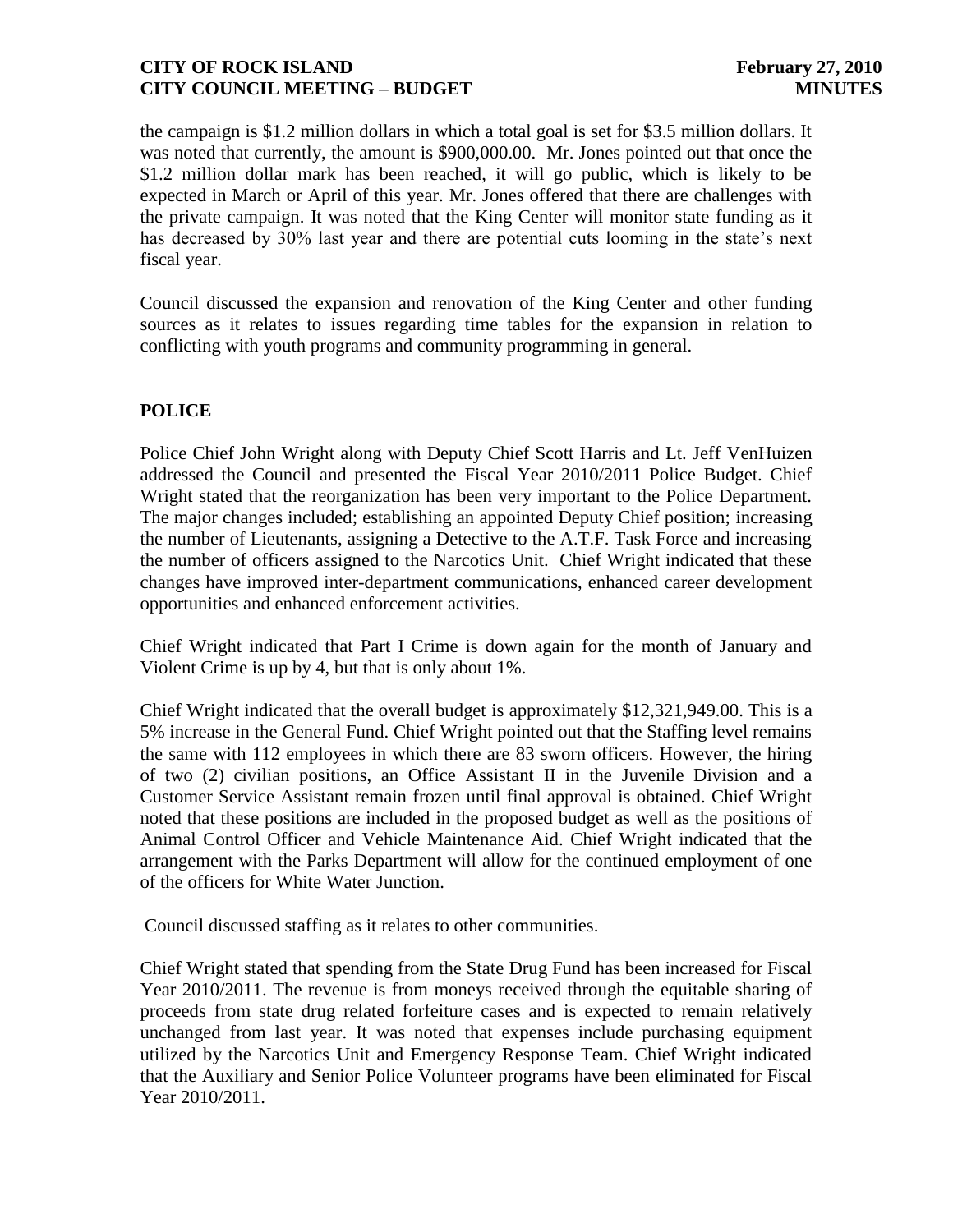Discussion followed regarding liability issues as it relates to the two (2) eliminated programs.

Chief Wright stated that there is a 5% increase in expenses in Personnel. It was noted that Personnel is 86.9% of the Police operating budget. Chief Wright offered that there is a 66% decrease in Supplies due to funding two (2) large projects, which include the installation of In-car Video Cameras and Automated Vehicle Locators. Chief Wright pointed out that Capital expenses for the current year are \$18,000.00 for State Forfeiture to remodel the interview rooms. Chief Wright noted that \$150,000.00 is designated for Fiscal Year 2010/2011 for the purchase of an Automated Fingerprint Identification System and an Illinois QC Firearms Training Simulator. It was noted that this would be through a grant from Senator Durbin's office. Chief Wright noted that there is a big increase in the State Drug Fund due to moving it to help out with the General Fund.

Lt. Jeff VenHuizen stated that based upon revenue that was received for Fiscal Year 2009/2010; there are increases in revenue that have been budgeted in several areas. Lt. VenHuizen pointed out that code hearing fines and charges are revenue that is generated by fines that are assessed for court violations and other ordinance cases deferred to MUNICES. It was noted that last year, it was budgeted at \$240,000.00 and this year's budget is set at \$300,000.00. Lt. VenHuizen offered that the DUI Fine Law Fund was the fund in 2007 that Rock Island County and the State made an overpayment of \$85,000.00 to the City. Lt. VenHuizen stated that the Police Department is expecting to receive revenues in this area totaling \$24,000.00 in June of 2010. Lt. VenHuizen added that the Police Department started receiving revenues in December 2009. Lt. VenHuizen indicated that the Police Department is projecting a \$25,000.00 increase in the area of the Federal Drug Forfeiture Fund based on some pending cases.

Lt. VenHuizen indicated that there are some significant changes in the Grant area. It was noted that one (1) grant that was reinstituted this year includes the Mini Alcohol Enforcement Program in which \$23,124.00 was allocated for Fiscal Year 2010/2011 by the Illinois Department of Transportation. It was noted that the Speed Enforcement grant was discontinued. It was mentioned that the Justice Assistance Grant was discontinued. Lt. VenHuizen stated that the biggest decrease in revenue is projected in court costs and fees, which include fines and fees for moving violations and contested City Ordinance tickets. Last year, this was budgeted at \$490,000.00 and this year, the projected amount is \$450,000.00.

Council then discussed fees and fines as it related to grants and revenue and the purchasing and funding for an Automated Fingerprint Identification System (AFIS) and Firearms Training Simulator.

# **COMMUNITY AND ECONOMIC DEVELOPMENT**

Community and Economic Development Director Greg Champagne accompanied by Planning and Redevelopment Administrator Alan Carmen, Chief Building Official Tom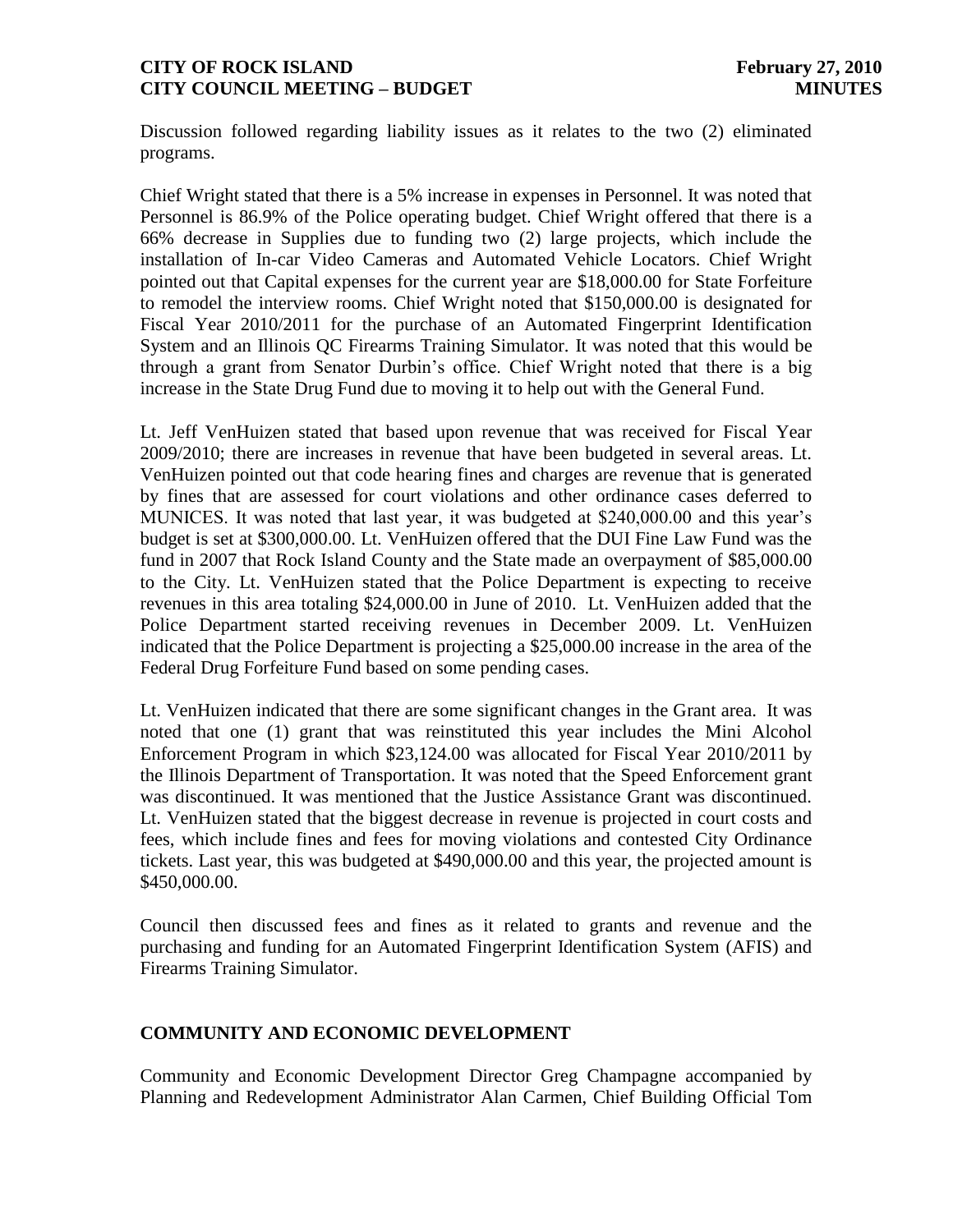Ayers and Special Projects Manager Sally Heffernan addressed Council and presented their department's 2010/2011 Budget.

Mr. Champagne stated that CED's budget is up this year approximately 57%. It was noted that this current year planned spending is about \$11 million dollars and \$17.8 million dollars is proposed for next year. Mr. Champagne pointed out that the increase results from three (3) factors. First, the City in partnership with the Rock Island Economic Growth Corporation was awarded an NSP1 grant (Neighborhood Stabilization Program) in the amount of \$3.7 million dollars from the Illinois Housing Development Authority to fund a variety of activities designed to enhance older neighborhoods. It was noted that the majority of funds, which is \$2.7 million dollars will be used by GROWTH to support new home construction and renovations; approximately \$400,000.00 will come directly to the City for demolition purposes. The second reason for the increase in the budget is due to an approximate \$2 million dollar increase in TIF revenue attributed to the I280 Parkway TIF District as the result of the casino paying the first full year of property taxes in 2010. It was noted that under the agreement with casino, 75% of the funds will be rebated back to them. Mr. Champagne stated that the third reason for the increase is due to some expenses related to the Downtown TIF fund in which \$2 million dollars is included in the budget for a ferry boat grant. It was noted that this grant is pending. In addition, there are some expenses in debt service payments on bonds issued to construct Schwiebert Riverfront Park and the 1<sup>st</sup> Avenue Interceptor Sewer.

Mr. Champagne pointed out that the Fiscal Year 2010/2011 Budget proposes an increase of one (1) full-time position. It was noted that the change is the result of a transfer of a one-half time weed inspector from the Public Works Department to the Community Economic Development Department where the position will become a full-time nuisance inspector. Mr. Champagne noted that this position will be half funded by the General Fund and the other half funded by Block Grant dollars. Mr. Champagne indicated that currently, there are two (2) positions open in CED, which is an inspector position and one (1) clerical position. Mr. Champagne added that the inspector position is in the budget, but it is not expected to be filled. The clerical position is filled by a temporary individual and that position will be monitored closely.

Discussion followed at it relates to Community Development Block Grant dollars regarding rental inspections and general inspections.

Mr. Champagne stated that the budget includes \$500,000.00 for the Commercial/Industrial Revolving Loan Fund (CIRLF) and \$425,000.00 is budgeted for the Façade Improvement Program.

Council and Mr. Champagne discussed these two programs as it related to private investment, job creation and exterior improvements to commercial buildings.

Mr. Champagne noted that another \$10 million dollars is coming to the City as a result of the NSP2 (Neighborhood Stabilization Program) process over the next year.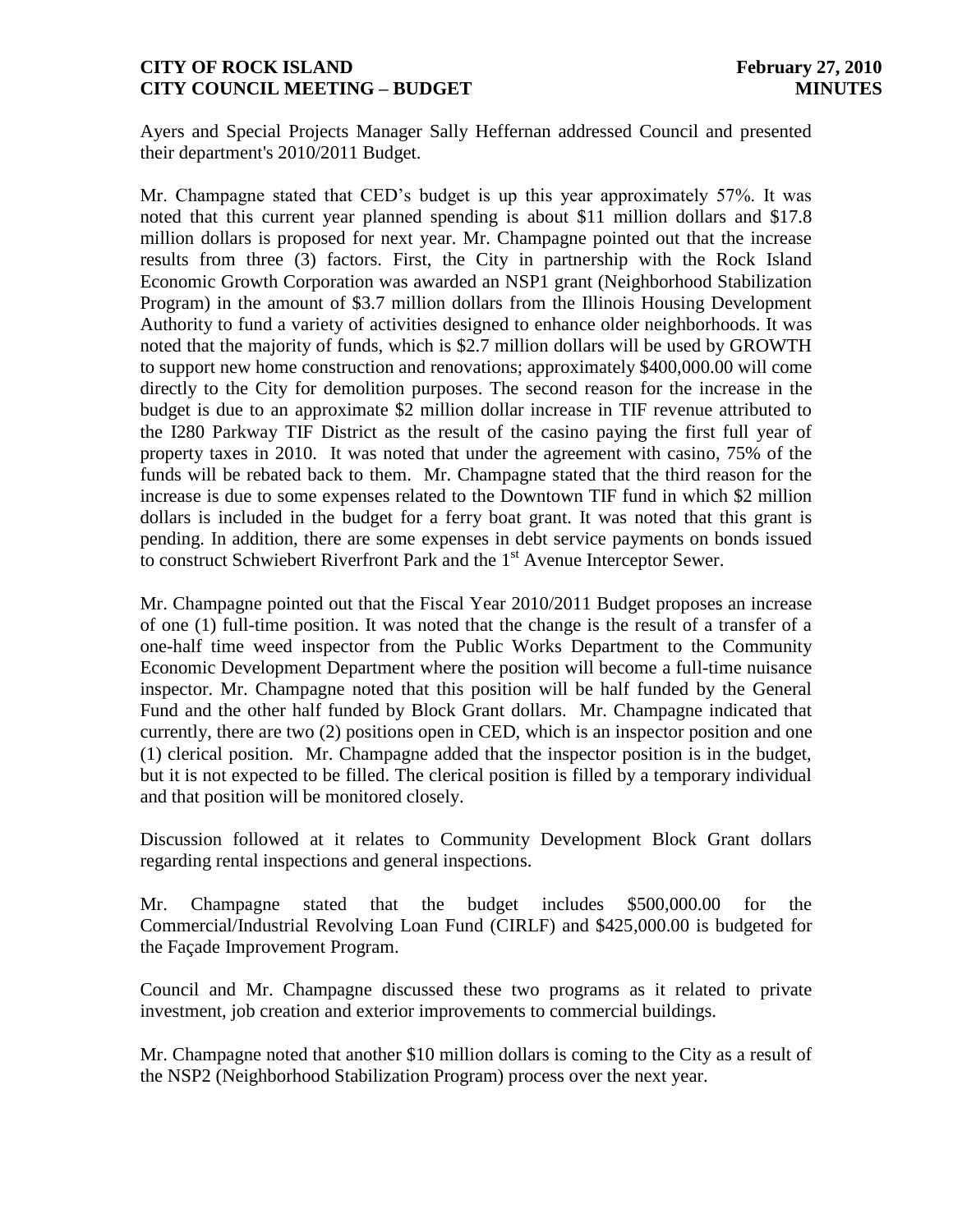Council discussed various projects in the Community and Economic Development Department and regional economic development.

# **LIBRARY**

Library Director Ava Ketter along with Assistant Library Director Amy Penry presented the Library's Fiscal Year 2010/2011 proposed Budget.

Ms. Ketter stated that there is no change in staffing levels. It was noted that fine revenues are down slightly due to double fine rates, which in the long run has prompted library patrons to bring the checked out library books back on time. Ms. Ketter stated that one of the big changes is that the library has come to rely on the Friends of the Library and the Foundation for various purchases/services. Ms. Ketter indicated that the biggest factor during the fiscal year was the increase in library usage by the public. It was noted that the use of library materials and resources jumped 23% over the previous year.

Ms. Ketter referenced some of the Library's Fiscal Year 2010/2011 changes. Ms. Ketter offered that Supplies have been cut to the bare minimum at all branches. It was noted that most increases in Supplies and Services for programs for children, teens and adults were underwritten by the Library Friends and the Foundation. Ms. Ketter stated that the biggest change has been public demand for services.

Ms. Ketter discussed the implementation of the Aqua Browser upgrade to the PrairieCat shared library catalog and circulation system and the public internet booking system and vend-a-print systems.

Ms. Ketter stated that the major goal of the library is to make library services easily accessible to people in as many ways as possible.

Council further discussed the Friends of the Library and Foundation as it relates to the operational dollars and the purchase of materials as well as donations. Council also discussed circulation increases regarding costs and self checkout for books as it relates to patron satisfaction.

#### **PUBLIC WORKS**

Public Works Director Bob Hawes accompanied by Assistant to the Public Works Director Michelle Martin and Fleet Services Director Bill Woeckener presented the Public Works Department budget. Mr. Hawes distributed a brief outline of the Public Works budget and discussed the information on the handout. Mr. Hawes explained that in the area of Staffing, the level for the department has been reduced from 115 full-time positions to 112 positions. It was noted that this will be accomplished by the elimination of three (3) vacant positions, which include; City Stormwater Engineer, Wastewater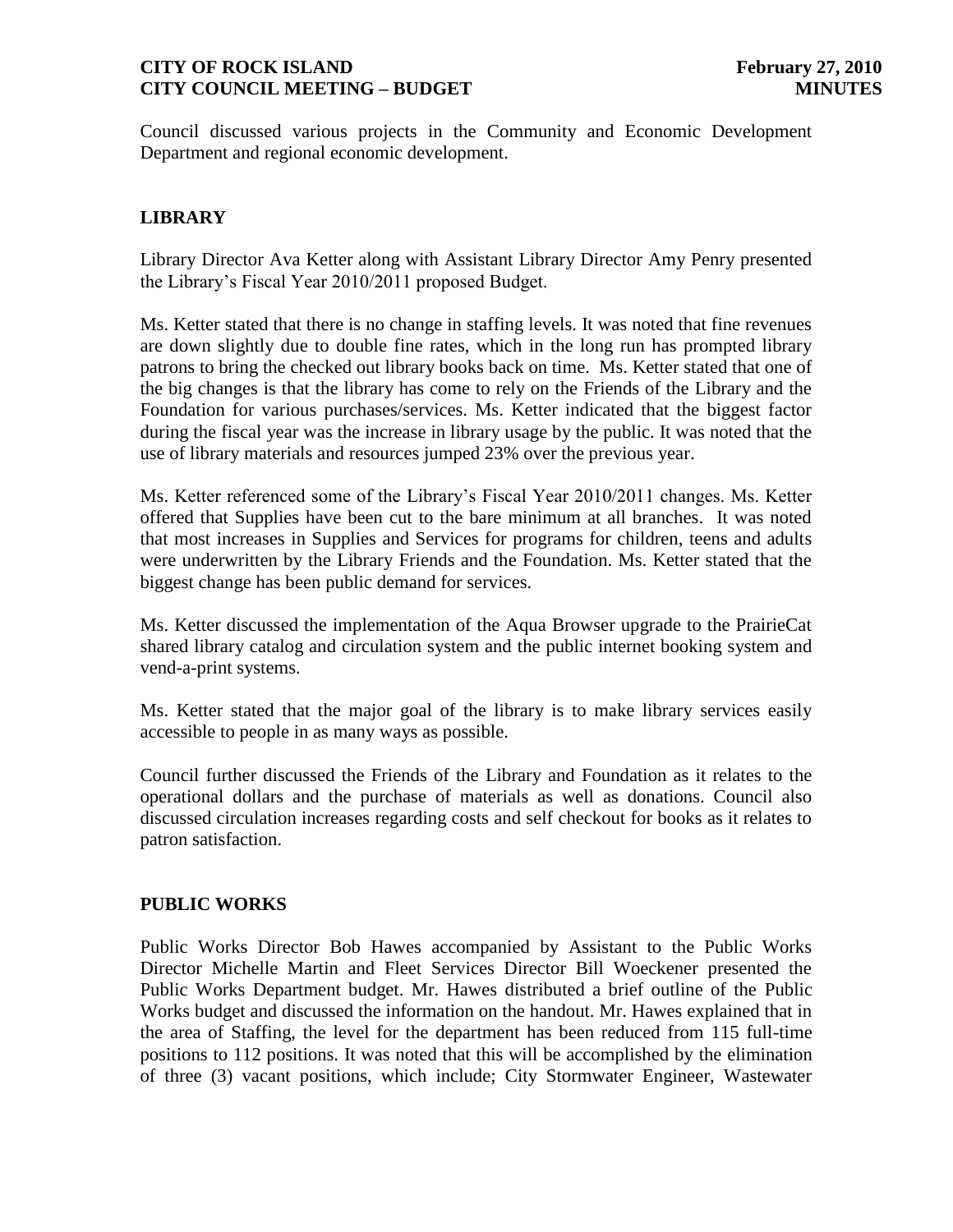Treatment Plant Supervisor and a Maintenance Worker I position in the street maintenance operation.

Mr. Hawes stated that the department utilizes seasonal/part-time employees during the peak maintenance season to assist with street maintenance, utility maintenance, leaf collection, fire hydrant painting, weed mowing, marina fuel dock, marina maintenance and engineering services. It was noted that the proposed budget includes 28,800 hours of seasonal labor. Mr. Hawes indicated that this is approximately 1,900 hours more than the Fiscal Year 2010 Budget. Mr. Hawes stated that this change is due to 1,300 fewer hours in the weed program because weed inspections will be handled by CED; 460 more hours for an intern assisting in stormwater management to help offset the loss of that position; 660 more hours for a secretary at the Marina during peak season; and 2,080 more hours for an automotive mechanic to backfill a regular employee deployed oversees.

Mr. Hawes highlighted several operational changes that are reflected in the budget. Mr. Hawes indicated that there will be a slight reduction in Services. The loss of the Maintenance Worker I position has already been absorbed by the department. Some services including tree trimming and alley grading have been reduced. It was noted that engineering costs for the CIP (Capital Improvement Plan) will increase slightly due to 43% of an Assistant City Engineer's time being diverted to stormwater permitting and complaints. Mr. Hawes indicated that the loss of the Wastewater Treatment Plant Supervisor will not be noticed by the public under normal circumstances.

Mr. Hawes mentioned that there are 2,880 subscribers to the Water Services Repair Program, which is 19% of water customers; 1,530 customers subscribe to the Sewer Lateral Repair Program, which is 9% of sewer customers; 17% of refuse customers (2,150) subscribe to the Curbside Recycling Program; and 404 households, which is 3% of refuse customers subscribe to the Yardwaste Subscription Program.

Mr. Hawes explained that in the area of commodity costs, road salt for the Fiscal Year 2011 Budget is 4000 tons at \$75.00 per ton, which is \$300,000.00 and the current salt cost is \$70.33 per ton. It was noted that the overtime allocation was increased \$18,000.00 to reflect the rolling three (3) year average. Mr. Hawes stated that in the Fleet Services area, the proposed budget for fuel is \$512,000.00. It was noted that this reflects a 10% reduction in fuel consumption. Mr. Hawes offered that in Storm Water Management, the catchbasin repair contract will be increased from \$66,500.00 to \$81,500.00 to help reduce the backlog of repairs. It was noted that in the area of Street Maintenance and Repair, the budget for slurry seal materials set at \$108,720.00 was reduced to \$80,880.00 to reflect lower prices for asphalt emulsion and a smaller program. Mr. Hawes indicated that in the area of Water Treatment, the Fiscal Year 2011 Budget for water treatment chemicals that is set at \$496,780.00 is about \$360,000.00 lower than the Fiscal Year 2010 budget due to reduced chemical costs and treatment process changes.

Mr. Hawes then discussed the Long Term Control Plan. Mr. Hawes offered that the design of the Mill Street Sewage Treatment Plant expansion continues and construction will begin in late 2010 and continue for approximately four  $(4)$  years. It was noted that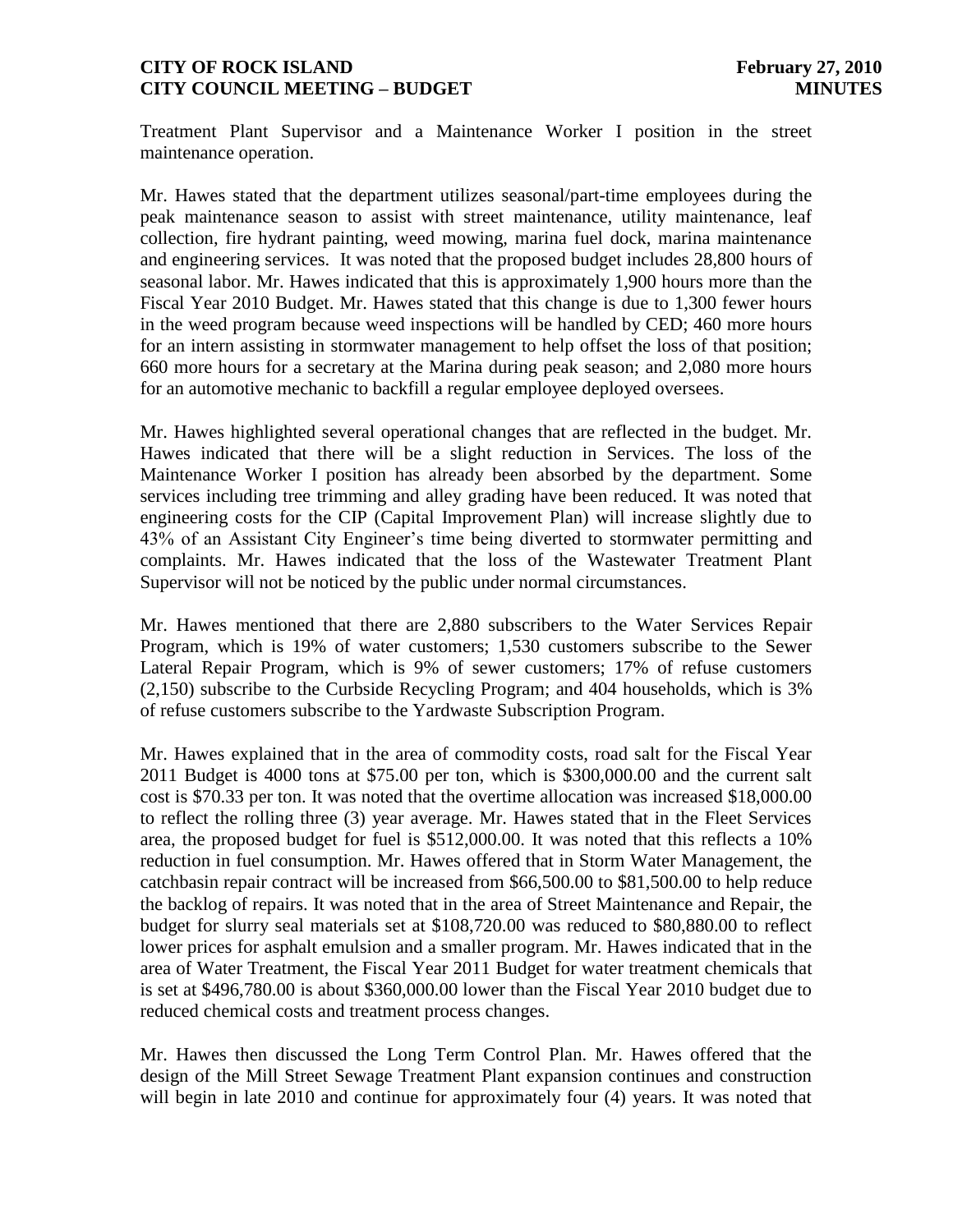the upgrade of the Store/Treat Basins will begin in late summer and the improvements will be ready for the 2011 spring rains. Mr. Hawes added that staff is pursuing low interest financing for the Long Term Control Plan construction projects through the State Revolving Fund program administered by the Illinois Environmental Protection Agency. It was noted that the first loan package should be ready for Council action in several months. Mr. Hawes stated that responses to the request for interest in purchasing Sunset Marina are due on March 1, 2010. It was noted that the goal is to recommend a private marina operator to Council in April.

Mr. Hawes discussed the Hydroelectric Plant. Mr. Hawes noted that all environmental hurdles have been cleared and one (1) of the two (2) generators is on-line. Mr. Hawes added that the other new generator will come on-line in the next few weeks. It was noted that staff will launch the Renewable Energy Certificate purchase program in the next couple of months.

Mr. Hawes stated that the US Army Corps of Engineers has completed its study and concluded that the South Slough maintenance should not be resumed and that there is not any Federal interest to alleviate the risk of failure of utility lines. Mr. Hawes stated that this is very disappointing and staff will be reviewing options with Council.

Council further discussed the results of the Corp study and the Long Term Control Plan as it relates to the expansion of the Mill Street Sewage Treatment Plant.

# **FINANCE**

Finance Director Bill Scott, Budget Coordinator Don Reichert, Accounting Supervisor Linda Johnson and Accounts Receivable and Customer Service Supervisor Kim Reda presented the Finance Department's Budget for Fiscal Year 2010/2011.

Mr. Scott stated that the Finance Department underwent reorganization during this past fiscal year. Mr. Scott explained that in the past year, the Finance Department has been heavily involved in the implementation of three (3) software systems, which include the Utility Billing system, Financial Management and Human Resources and Land Management system. Mr. Scott stated that now, all billing falls under one system, which is North Star. Mr. Scott offered that the Red Flag Rules were implemented this past year, which relates to identity theft, and the Tax Penalty Review was completed. Mr. Scott indicated that the payroll system is still in progress in which work is still being done on the outsourcing of the printing of payroll checks. It was noted that work is almost completed with Utility Billing, in which the billing is almost complete on Sunset Marina. Mr. Scott added that work is still being done on investments. Mr. Scott stated that for next year, they are working on the enhanced version of the new Govern software. Mr. Scott offered that Finance will be implementing E-Bill next year, which will allow the emailing of invoices electronically. In addition, a new goal is the study and recommendation of City-wide electronic imaging. Mr. Scott further discussed the implementation of the software systems.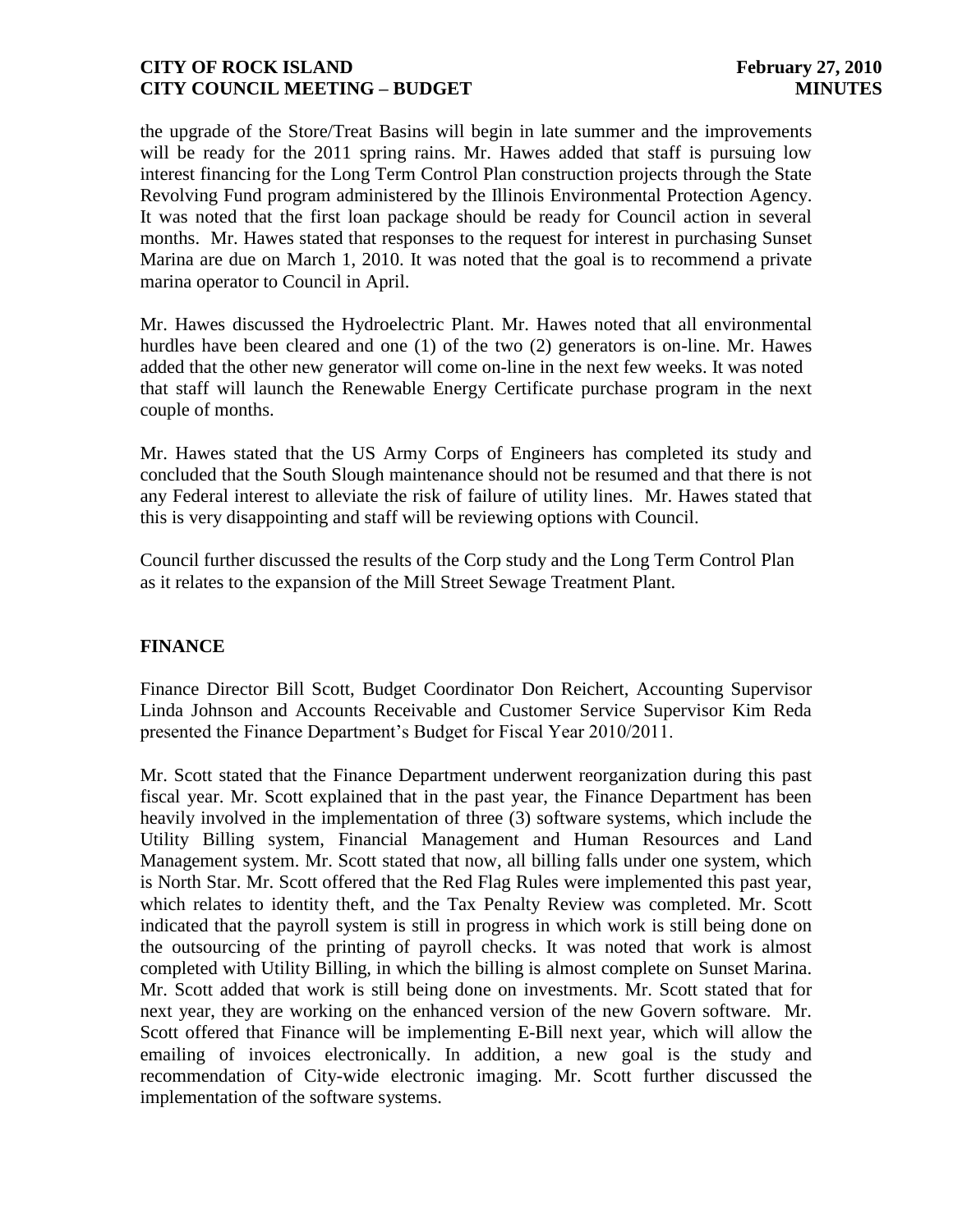Mr. Reichert stated that dollar wise, nothing has changed in the Finance Department's budget, which is General Fund money. Mr. Reichert indicated that next year, Finance is budgeted at \$1,439,000.00, which is a \$12,000.00 increase over the current year's budget or 1%. It was noted that almost one quarter of that is General Fund Contingency, which is \$329,000.00. Mr. Reichert indicated that half of the Finance Department's General Fund expense is tied into Personnel. It was noted that Supplies have decreased 39% due to the reduction in office supplies, miscellaneous paper, small office equipment and food in an effort to address the General Fund budget deficit. It was noted that Transfers have decreased 37% due to a reduction in the transfer to the Martin Luther King Center. Mr. Reichert pointed out that there were two areas of increase in the budget, which included a 4% increase in Personnel costs related to the use a of a summer intern; and an increase of 12% in the Other category due to an increase in the number of liens filed and the resulting increase in Rock Island County expedite fee expenditures. Mr. Reichert reiterated that overall; there was a \$12,000.00 increase in the Finance Department's total budget.

Council and Mr. Scott discussed the challenges, training, functionality components, support and implementation of the three (3) new software system packages.

Council and Ms. Reda discussed support as it related to the software systems and Utility Billing issues and support as opposed to other types of on-line bill paying systems.

# **CITY CLERK**

City Clerk Aleisha Patchin presented the proposed City Clerk's 2010/2011 Budget to Council. Ms. Patchin explained that were no major changes in the proposed budget. Ms. Patchin indicated that in the Staffing category, there was a reduction in staffing from 1.5 full time equivalents (fte) to 1.4 due to a reduction in work hours for the clerical assistant. And, there was an 18% increase in office supplies due to the purchase of plaques for the Citizen of the Year awards.

Council discussed several issues regarding the new Freedom of Information Act requirements as it relates to the proposed amount of requests, responses, revenue and possible amendment language to the Act.

# **MAYOR-CITY COUNCIL**

City Manager John Phillips presented the 2010/2011 Mayor-Council Budget. Mr. Phillips stated that in December when the budget was reviewed to consider reductions in certain areas, Professional Development was identified as well as \$3,700.00 for Study Session meals. Mr. Phillips offered that these two (2) areas have been restored in the budget. It was noted that there were no other significant changes for the Mayor-Council budget. Mr. Phillips inquired to Council for one (1) more volunteer to assist Alderman Austin with